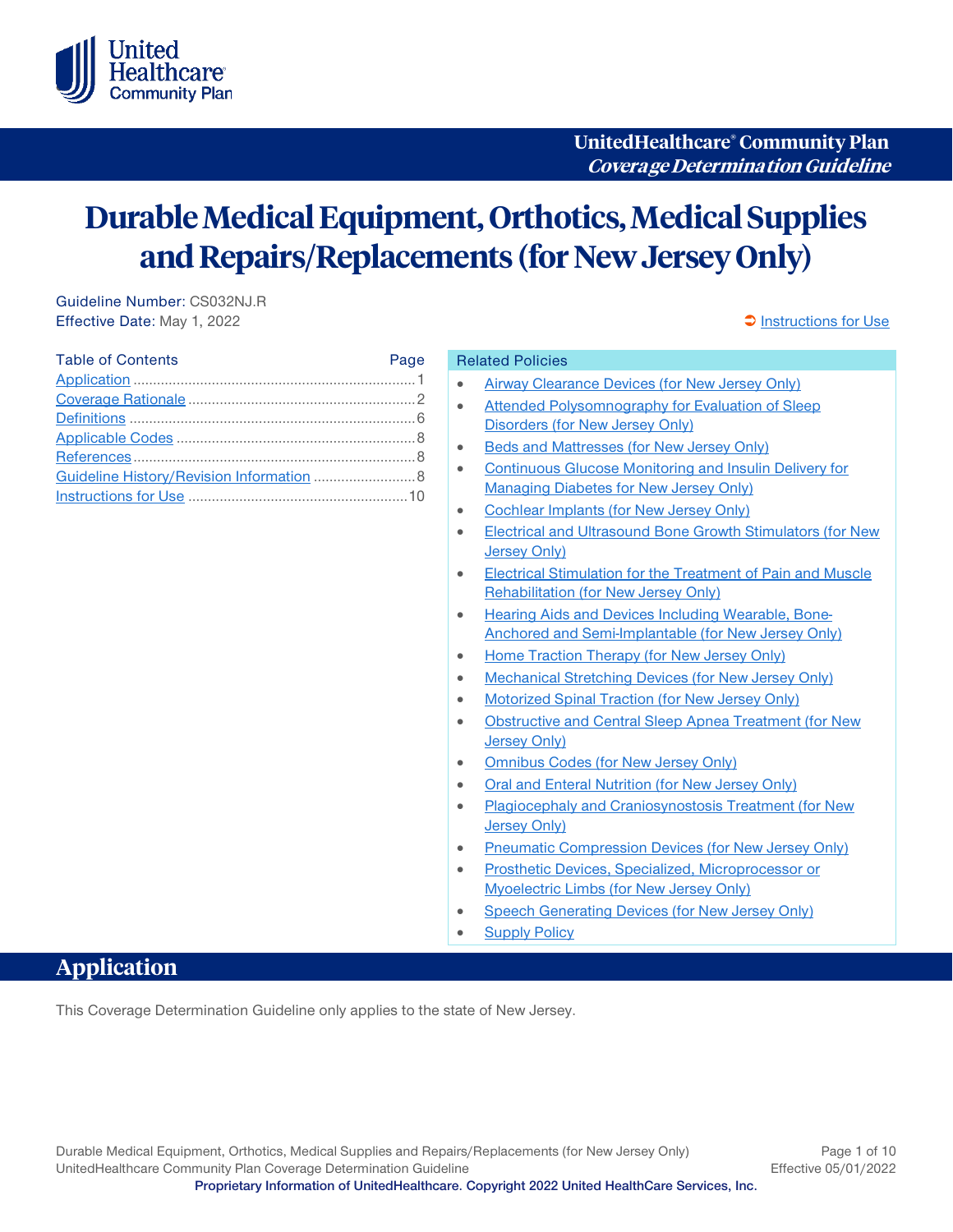# <span id="page-1-0"></span>**Coverage Rationale**

#### <span id="page-1-1"></span>**Indications for Coverage**

Durable Medical Equipment (DME), related supplies, and orthotics are covered when Medically Necessary and the following requirements are met:

- Medicare National Coverage Determination (NCD), CMS DME MAC Local Coverage Determination (LCD), Local Coverage Article (LCA), or other Medicare coverage guidance criteria are met (see link below); and
- Consistent with the state definition of DME and/or Orthotic; and
- Ordered by a physician; and
- The item is not otherwise excluded from coverage

In the absence of a Community Pla[n related policy](#page-0-1) above, UnitedHealthcare Community Plan uses available criteria from th[e](https://www.cms.gov/medicare-coverage-database/search/advanced-search.aspx) [DME Medicare Administrative Contracts \(DME MAC\)](https://www.cms.gov/medicare-coverage-database/search/advanced-search.aspx).

#### **Breast Pumps**

Double electric and manual breast pumps (E0603, E0602) are provided to individuals at any time during pregnancy, the adoption of an infant, and the postpartum period. The member may receive one breast pump per birth event.

Multiuser, hospital grade electrical breast pumps (E0604) are covered with an order from a qualified healthcare professional and when any one of the following conditions are met:

- Separation or hospitalization of either the infant or mother which prevents direct breastfeeding or
- An infant with a congenital anomaly or medical condition (i.e., cleft palate/lip), that may prevent effective breastfeeding, or  $\bullet$
- A mother with a medical condition that prevents effective breastfeeding, and a healthcare provider has determined a  $\bullet$ standard electric breast pump would not be beneficial.

Breast pump supply codes A4281, A4282, A4283, A4284, A4285, A4286 and K1005 are covered. The following are considered comfort and convenience items:

- Hands free breast pumps (E0603, modifier SC)
- Hands free bras (A9900)

#### **Contact Lenses & Scleral Bandages (Shells)**

Contact lenses or scleral shells that are used to treat an injury or disease (e.g., corneal abrasion, keratoconus, or severe dry eye) are not considered DME and may be covered as a therapeutic service. Please check the federal, state, or contractual requirements for coverage.

#### **Cranial Remolding Orthosis**

Cranial molding helmets (cranial remolding orthosis, billed with S1040) used to facilitate a successful post-surgical outcome are covered. For all indications, refer to the Medical Policy titled [Plagiocephaly and Craniosynostosis Treatment](https://www.uhcprovider.com/content/dam/provider/docs/public/policies/medicaid-comm-plan/nj/plagiocephaly-craniosynostosis-treatment-nj-cs.pdf) (for New Jersey [Only\).](https://www.uhcprovider.com/content/dam/provider/docs/public/policies/medicaid-comm-plan/nj/plagiocephaly-craniosynostosis-treatment-nj-cs.pdf)

Note: A protective helmet (HCPCS code A8000–A8004) is not a cranial remolding device. It is considered a safety device worn to prevent injury to the head rather than a device needed for active treatment.

#### **Enteral Pumps**

Enteral pumps are covered as DME, even when the enteral nutrition formula is not covered. Please check the federal, state, or contractual requirements for coverage.

#### **Implanted Devices**

Any device, appliance, pump, machine, stimulator, or monitor that is fully implanted into the body is not covered as DME. (If covered, the device is covered as part of the surgical service.)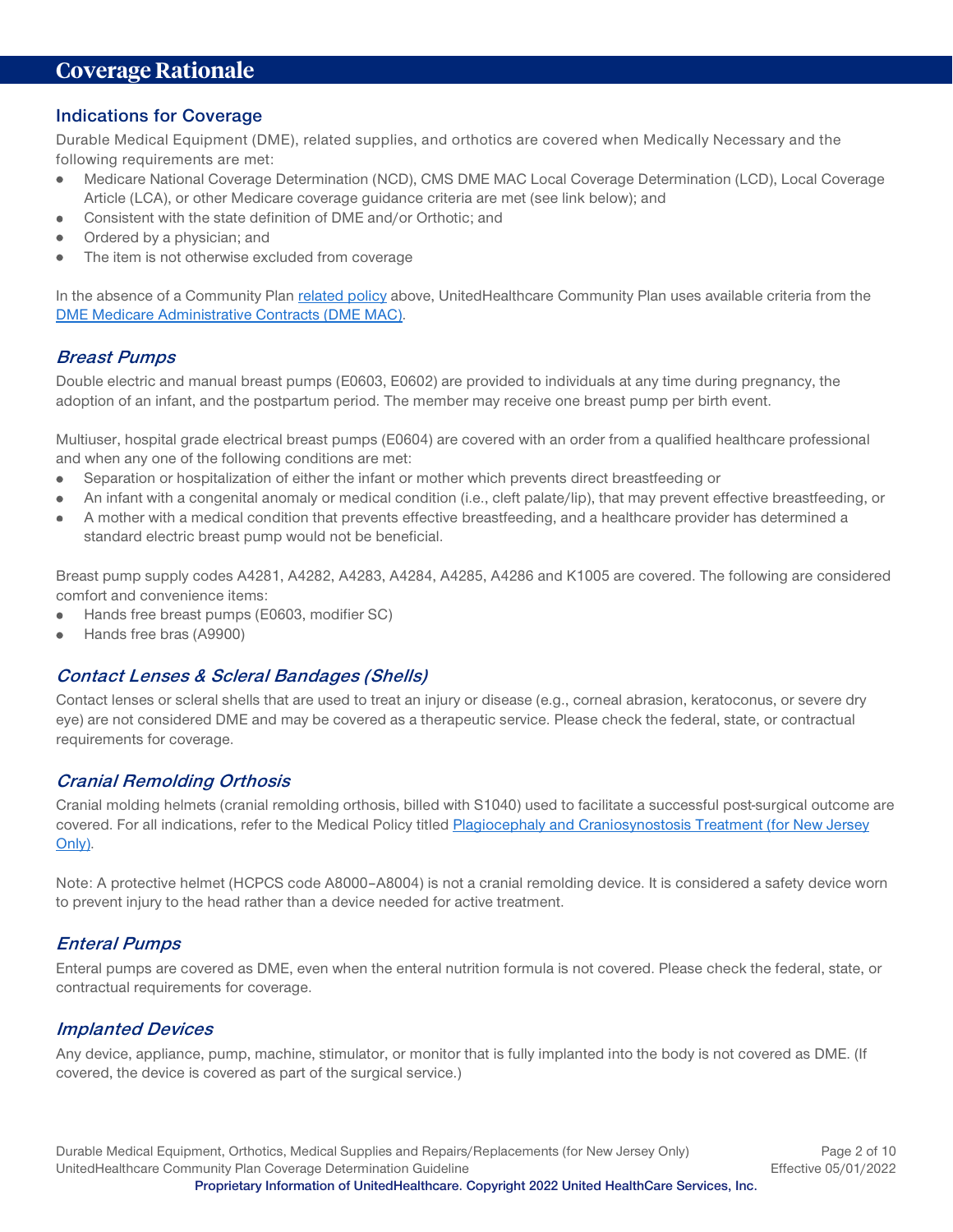Cochlear Implant Benefit Clarification: The external components (i.e., speech processor, microphone, and transmitter coil) are considered under the DME benefit, and the implantable components are considered under the medical-surgical benefit. Reference the federal, state, or contractual requirements to determine if there are DME benefits for repair or replacement of external components.

## **Insulin Pumps**

Insulin pumps, disposable and durable, are covered. For state specific information on mandated coverage of diabetes supplies, reference the federal, state, or contractual requirements. Refer to the Medical Policy titled [Continuous Glucose Monitoring and](https://www.uhcprovider.com/content/dam/provider/docs/public/policies/medicaid-comm-plan/nj/continuous-glucose-monitoring-insulin-delivery-managing-diabetes-nj-cs.pdf)  [Insulin Delivery for Managing Diabetes](https://www.uhcprovider.com/content/dam/provider/docs/public/policies/medicaid-comm-plan/nj/continuous-glucose-monitoring-insulin-delivery-managing-diabetes-nj-cs.pdf) (for New Jersey Only).

## **Lymphedema Stockings for the Arm**

Post-mastectomy lymphedema stockings for the arm are considered DME. For state specific information on mandated coverage, reference the state or contractual requirements.

## **Medical Supplies**

Medical Supplies that are used with covered DME are covered when the supply is necessary for the effective use of the item/device (e.g., oxygen tubing or mask, batteries for power wheelchairs and prosthetics, or tubing for a delivery pump).

Coverage of Ostomy Supplies is limited to the following:

- Irrigation sleeves, bags, and ostomy irrigation catheters
- Pouches, face plates and belts
- Skin barriers

Note: Deodorants, filters, lubricants, tape, appliance cleaners, adhesive, adhesive remover, or other items not listed above, are not covered items, except as otherwise required by federal, state, or contractual requirements for coverage.

For coverage of urinary catheters, refer to the federal, state, or contractual requirements.

Other supplies are not covered unless required under applicable federal, state, or contractual requirements.

For additional supply information, refer to the [Coverage Limitations and Exclusions](#page-4-0) section.

## **Mobility Devices**

Mobility Devices include manual wheelchairs, electric wheelchairs, transfer chairs, scooters/power-operated vehicles (POV), canes, and walkers. Reference the federal, state, or contractual requirements for coverage.

Proof of the home evaluation is not required at the time of prior authorization. The on-site home evaluation can be  $\bullet$ performed prior to, or at the time of, delivery of a power Mobility Device. The written report of the home evaluation must be available on request post-delivery.

### <span id="page-2-0"></span>**Oral Appliances**

Oral appliances for snoring are excluded.

For oral appliances for sleep apnea (HCPCS E0485 and E0486) reference the federal, state, or contractual requirements for coverage. Also, refer to the Medical Policy titled Obstructive and Central [Sleep Apnea Treatment](https://www.uhcprovider.com/content/dam/provider/docs/public/policies/medicaid-comm-plan/nj/obstructive-sleep-apnea-treatment-nj-cs.pdf) (for New Jersey Only).

- A letter of referral or prescription to the dentist for the appliance must be received from the treating physician; and
- A polysomnography must be completed documenting Obstructive Sleep Apnea ė

## **Orthotic Braces**

Orthotic braces that stabilize an injured body part and braces to treat curvature of the spine are considered DME. Examples of orthotic braces include but are not limited to:

- Thoracic-lumbar-sacral orthotic (TLSO) ٠
- Lumbar-sacral orthotic (LSO)
- Knee orthotics (KO)

Durable Medical Equipment, Orthotics, Medical Supplies and Repairs/Replacements (for New Jersey Only) Page 3 of 10 UnitedHealthcare Community Plan Coverage Determination Guideline **Effective 05/01/2022**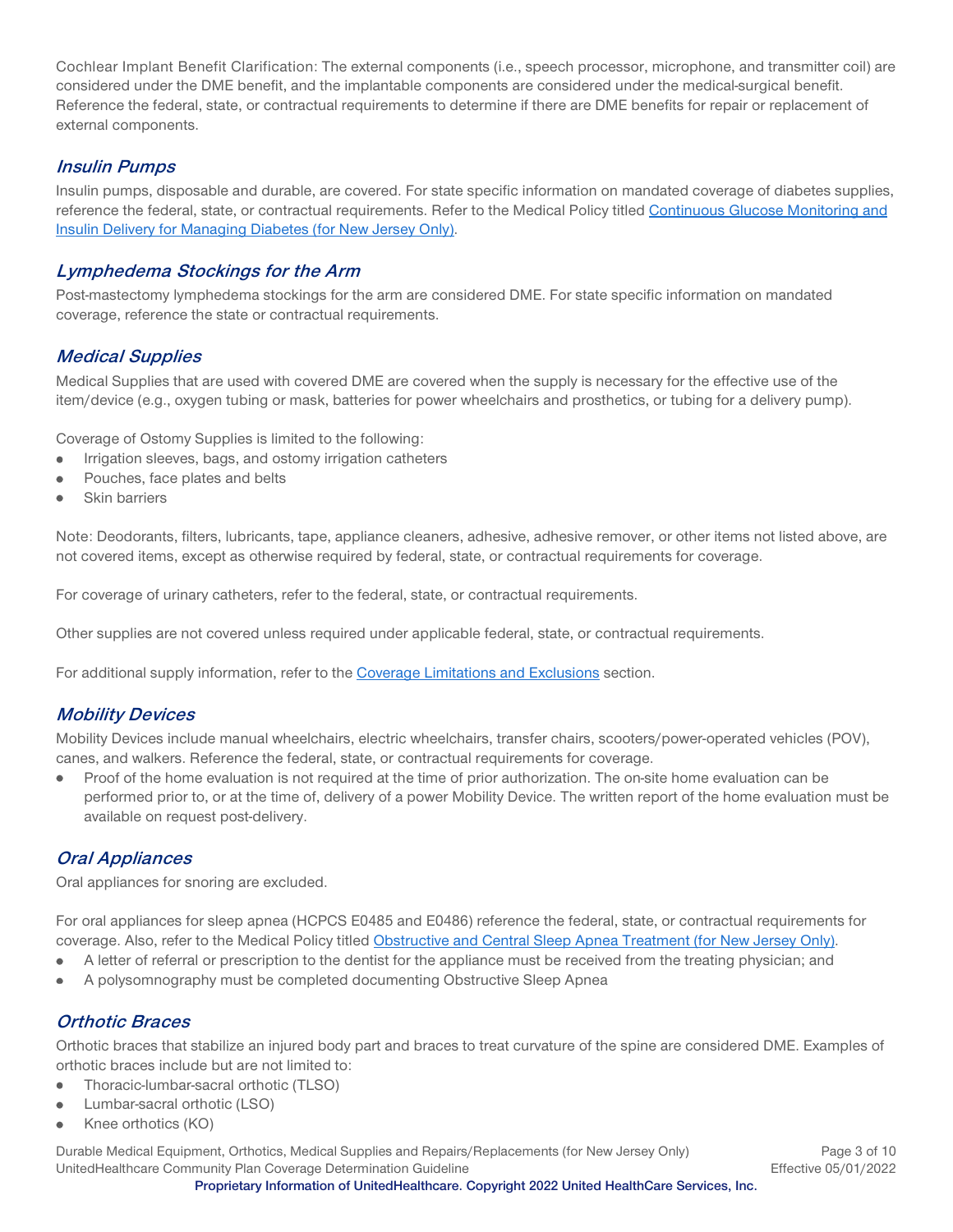- Ankle Foot Orthotic (AFO)
- Necessary adjustments to shoes to accommodate braces

Note: There are specific codes that are defined by HCPCS as orthotics that UnitedHealthcare covers as DME**.**

## <span id="page-3-0"></span>**Repair, Replacement, and Upgrade**

Repair, replacement, and upgrade of DME is covered when the member has a DME benefit and any of the following:

- Repair:  $\bullet$ 
	- o The repairs, including the replacement of essential accessories, such as hoses, tubes, mouth pieces, etc., for necessary DME are covered when necessary to make the item/device serviceable
- Replacement:
	- o Replacement of DME is for the same or similar type of equipment which is beyond its reasonable useful life span and has become irreparable
- Upgrade:
	- o The physician provides documentation that the condition of the member changes (e.g., impaired function necessitates an upgrade to a power wheelchair from a manual one)

## General Criteria

- Routine wear on the equipment renders it non-functional and the member still requires the equipment
	- Vendors/manufacturers are responsible for repairs, replacements, and maintenance for rented equipment and for purchased equipment covered by warranty
	- o Coverage includes DME obtained in a physician's office, DME vendor, or any other provider authorized to provide/dispense DME
- Unless otherwise stated, DME has a Reasonable Useful Lifetime (RUL) of 5 years
- Pediatric DME must allow room for growth adjustments to a minimum of 2 inches in seat width and 3 inches of seat depth Notes:
	- o Growth method may not mean ordering equipment that it is too large for current needs.
	- o A new prescription isn't needed if the needs of the patient are the same.

Repair or replacement of DME is not covered for the following:

- Repairs, replacements, and maintenance for items/devices required during a rental period or a Maintenance & Service agreement. These are the contractual responsibility of the item/device provider.
- Replacement and repairs of items are required due to malicious damage, neglect, or abuse.

## Equipment Upgrades

- A change in the member's medical condition and equipment needs requires the same documentation as a new request
- Equipment upgrades are equivalent to a new service

## **Trachea-Esophageal and Voice Aid Prosthetics**

Trachea-esophageal prosthetics and voice aid prosthetics are covered as DME.

### **Ventilators and Respiratory Assist Devices applies for 2 years of age and older**

Ventilators are covered to treat neuromuscular diseases, thoracic restrictive diseases, and chronic respiratory failure consequent to chronic obstructive pulmonary disease. Ventilators are not covered when used only to deliver continuous or intermittent positive airway pressure for adults and children 2 years of age and older.

For adult or pediatric members, home ventilators are:

- Not covered for non-life-threatening conditions
- $\bullet$ Not covered when used as respiratory assist devices (RAD)

For member's 2 years of age and older, any type of ventilator would not be Medically Necessary for any of the conditions described in the **DME MAC RAD** criteria even though the ventilator may have the capability of operating in a bi-level PAP (E0470, E0471) mode.

Durable Medical Equipment, Orthotics, Medical Supplies and Repairs/Replacements (for New Jersey Only) Page 4 of 10 UnitedHealthcare Community Plan Coverage Determination Guideline **Effective 05/01/2022**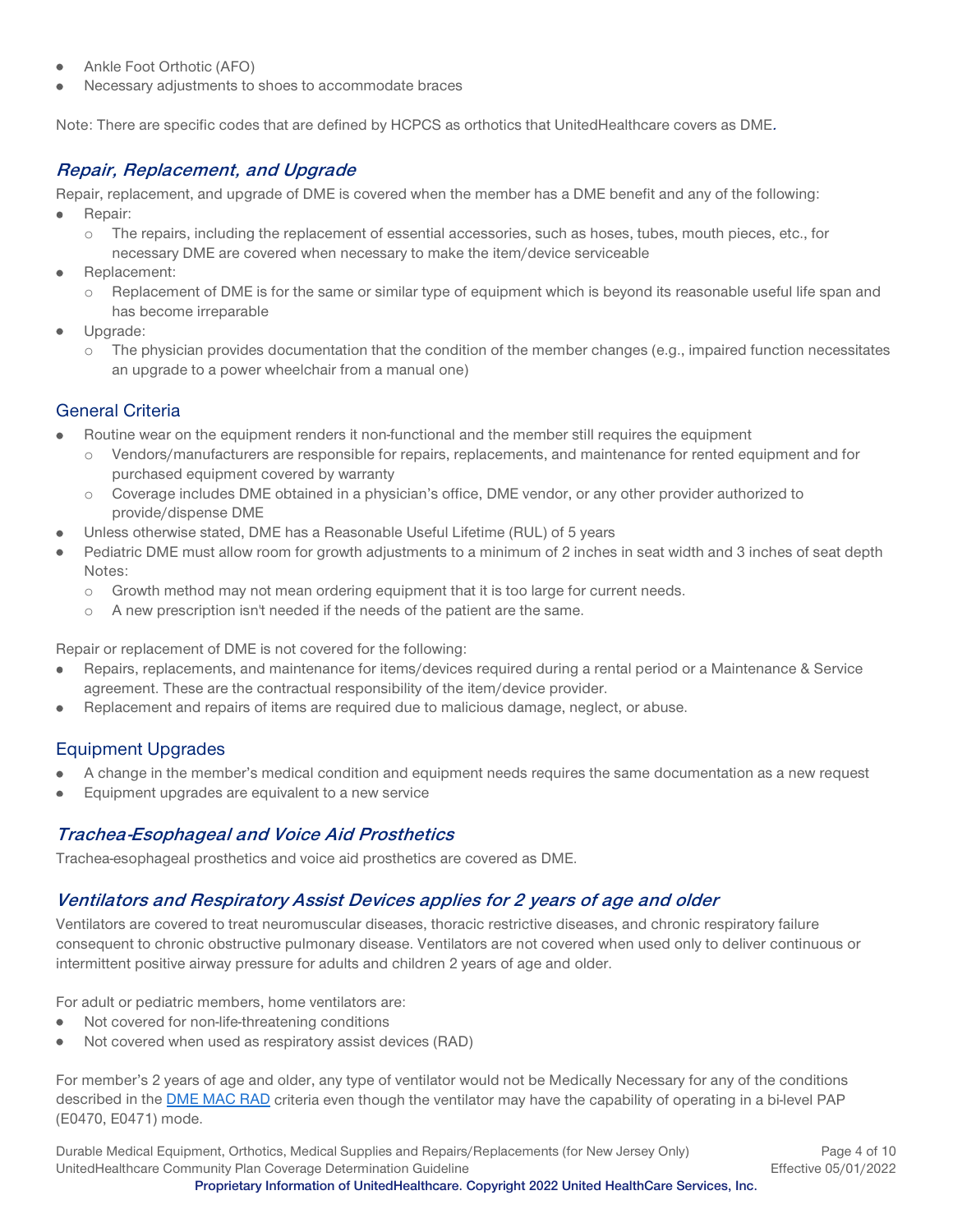- Ventilators, such as Trilogy mechanical ventilators (E0465, E0466), used for the treatment of conditions described in the  $\ddot{\phantom{a}}$ [DME MAC RAD](https://www.cms.gov/medicare-coverage-database/view/lcd.aspx?lcdid=33800&ver=26&keyword=&keywordType=starts&areaId=s56&docType=6,3,5,1,F,P&contractOption=all&hcpcsOption=code&hcpcsStartCode=E0471&hcpcsEndCode=E0471&sortBy=title&bc=1) criteria that deliver continuous or intermittent positive airway pressure are not Medically Necessary. Bi-level PAP devices (E0470, E0471) are considered as medically necessary in those clinical scenarios.
- $\bullet$ The conditions that qualify for use of a RAD are not life-threatening conditions where interruption of respiratory support would quickly lead to serious harm or death.
- Ventilators must not be billed using codes for CPAP (E0601) or bi-level PAP (E0470, E0471, E0472). The use of CPAP or bilevel PAP HCPCS codes to bill a ventilator is incorrect coding, even if the ventilator is only being used in CPAP or bi-level mode.

### PAP Therapy

For the evaluation of PAP therapy, hypopnea is defined as an abnormal respiratory event lasting at least 10 seconds associated with at least a 30% reduction in airflow and with at least a 3% decrease in oxygen saturation from pre-event baseline or the event is associated with an arousal (AASM Scoring Manual, 2017).

### <span id="page-4-0"></span>**Coverage Limitations and Exclusions**

When more than one piece of DME can meet the member's functional needs, benefits are available only for the item that meets the minimum specifications for member needs. Examples include but are not limited to:

- Standard electric wheelchair vs. custom wheelchair  $\bullet$
- Standard bed vs semi-electric bed vs fully electric or flotation system
	- o This limitation is intended to exclude coverage for deluxe or additional components of a DME item which are not necessary to meet the member's minimal specifications to treat an Injury or Sickness.

Unless identified for coverage by the federal, state, or contractual requirements, the following are excluded from coverage:

- Additional accessories to DME items or devices which are primarily for the comfort or convenience of the member are not covered. Examples include but are not limited to:
	- o Air conditioners
	- o Air purifiers and filters
	- o Batteries for non-medical equipment (e.g., flashlights, smoke detectors, telephones, watches, weight scales)
	- o Humidifiers
	- o Non-medical mobility devices (e.g., commercial stroller). This exclusion does not apply to pediatric wheelchairs.
	- o Remodeling or modification to home or vehicle to accommodate DME or patient condition (e.g., Ramps, stair lifts and stair glides, wheelchair lifts, bathroom modifications, door modifications)
- Dental braces unless identified for coverage by the federal, state, or contractual requirements  $\bullet$
- Devices and computers to assist in communication and speech. However, see [Indications for Coverage](#page-1-1) for information on Dedicated [Speech Generating Devices.](#page-6-0)
- Devices used specifically as safety items or to affect performance in sports-related activities.  $\bullet$
- Diagnostic or monitoring equipment purchased for home use (e.g., blood pressure monitor, oximeters) unless the service is  $\bullet$ identified for coverage by the federal, state, or contractual requirements (e.g., oximeter use with a ventilator).
- Elastic splints, sleeves or bandages are not covered, unless identified for coverage by the federal, state, or contractual  $\bullet$ requirements (e.g., sleeve used in conjunction with a lymphedema pump or bandages used with complex decongestive therapy).
- Oral appliances for snoring. See [Indications for Coverage](#page-1-1) fo[r oral appliances](#page-2-0) for sleep apnea.
- Personal Care, Comfort and Convenience items and supplies unless identified for coverage by the state contract or state guidelines.
- Powered and non-powered exoskeleton devices.  $\bullet$
- Prescribed or non-prescribed publicly available devices, software applications and/or monitors that can be used for nonmedical purposes (e.g., smart phone applications, software applications).
- Replacement of items due to malicious damage, neglect, or abuse.  $\bullet$
- Replacement of lost or stolen items.
- Routine periodic maintenance (e.g., testing, cleaning, regulating, and checking of equipment) for which the owner or vendor is generally responsible.
- The following items and supplies are not covered:  $\bullet$ 
	- o Items and supplies that are not Medically Necessary

Durable Medical Equipment, Orthotics, Medical Supplies and Repairs/Replacements (for New Jersey Only) Page 5 of 10 UnitedHealthcare Community Plan Coverage Determination Guideline **Effective 05/01/2022 Proprietary Information of UnitedHealthcare. Copyright 2022 United HealthCare Services, Inc.**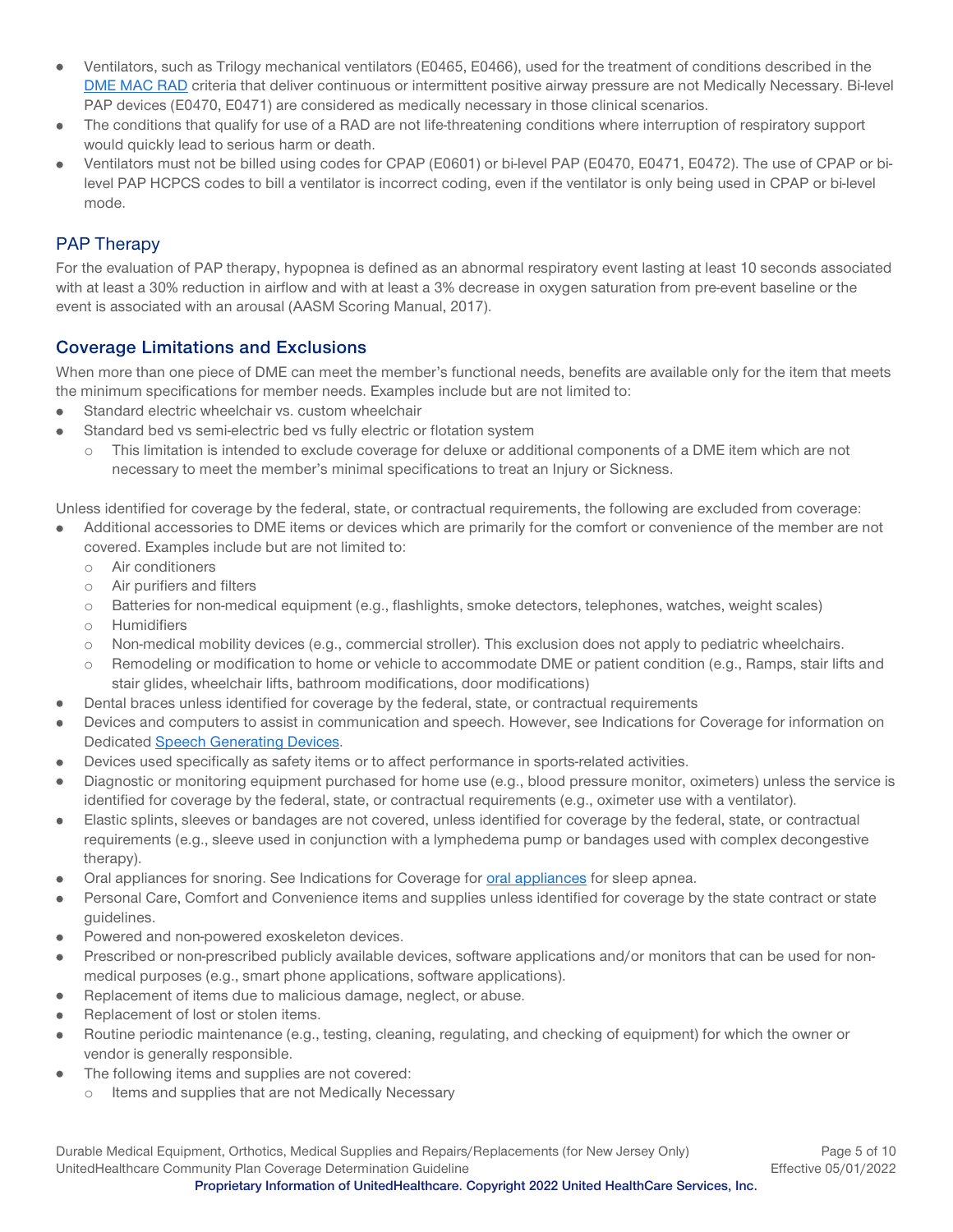- o Medical Supplies (except those described above under [Indications for Coverage\)](#page-1-1). This includes, but is not limited to bandages, gauze, dressings, cotton balls and alcohol wipes.
- o Ostomy Supplies unless identified for coverage by federal, state, or contractual requirements. See [Indications for](#page-1-1)  [Coverage.](#page-1-1)
- The following items are excluded even if prescribed by a physician unless identified for coverage by the federal, state, or contractual requirements
	- o Blood pressure cuff/monitor
	- o Enuresis alarm
	- o Non-wearable external defibrillator
	- o Trusses or girdle
	- o Ultrasonic nebulizers
- Upgrade or replacement of DME when the existing equipment is still functional is not covered. Refer to the Repair, [Replacement,](#page-3-0) and Upgrade section.

## <span id="page-5-0"></span>**Definitions**

Check the federal, state, or contractual definitions that supersede the definitions below.

Behavioral Management Program: Recommended guidelines for behavior management include direct behavioral observations, systematic assessment of environmental and within-patient variables associated with aberrant behavior, antecedent management to minimize the probability of aberrant behavior, provision of functionally equivalent alternative means of controlling the environment, and differential reinforcement to shape positive behavior and coping strategies while not inadvertently shaping emergent, disruptive sequelae.

Customized: Items which are uniquely constructed or substantially modified for a specific member according to a physician's description and orders.

Conversely, items that:

- Are measured, assembled, fitted, or adapted in consideration of a patient's body size, weight, disability, period of need, or intended use (i.e., custom fitted items); or
- Have been assembled by a supplier, or ordered from a manufacturer, who makes available customized features,  $\bullet$ modification or components for wheelchairs that are intended for an individual patient's use in accordance with instructions from the patient's physician do not meet the definition of customized items. These items are not uniquely constructed or substantially modified. The use of customized options or accessories or custom fitting of certain parts does not result in a wheelchair or other equipment being considered as customized.

Durable Medical Equipment (DME): Medical equipment that is all of the following:

- Can withstand repeated use ė
- Is generally not useful to a person in the absence of a sickness, injury, or their symptoms  $\bullet$
- Is not disposable
- Is not implantable within the body
- Is used to serve a medical purpose with respect to treatment of a sickness, injury, or their symptoms
- Meets the state definition of DME ٠

Injury: Damage to the body, including all related conditions and symptoms.

Medical Supplies: Expendable items required for care related to a medical illness or dysfunction.

Medically Necessary: Health Care Services that are all of the following as determined by us or our designee:

- In accordance with Generally Accepted Standards of Medical Practice  $\bullet$
- Clinically appropriate, in terms of type, frequency, extent, service site and duration, and considered effective for your Sickness, Injury, Mental Illness, substance-related and addictive disorders, disease or its symptoms
- Not mainly for your convenience or that of your doctor or other health care provider

Durable Medical Equipment, Orthotics, Medical Supplies and Repairs/Replacements (for New Jersey Only) Page 6 of 10 UnitedHealthcare Community Plan Coverage Determination Guideline **Effective 05/01/2022 Proprietary Information of UnitedHealthcare. Copyright 2022 United HealthCare Services, Inc.**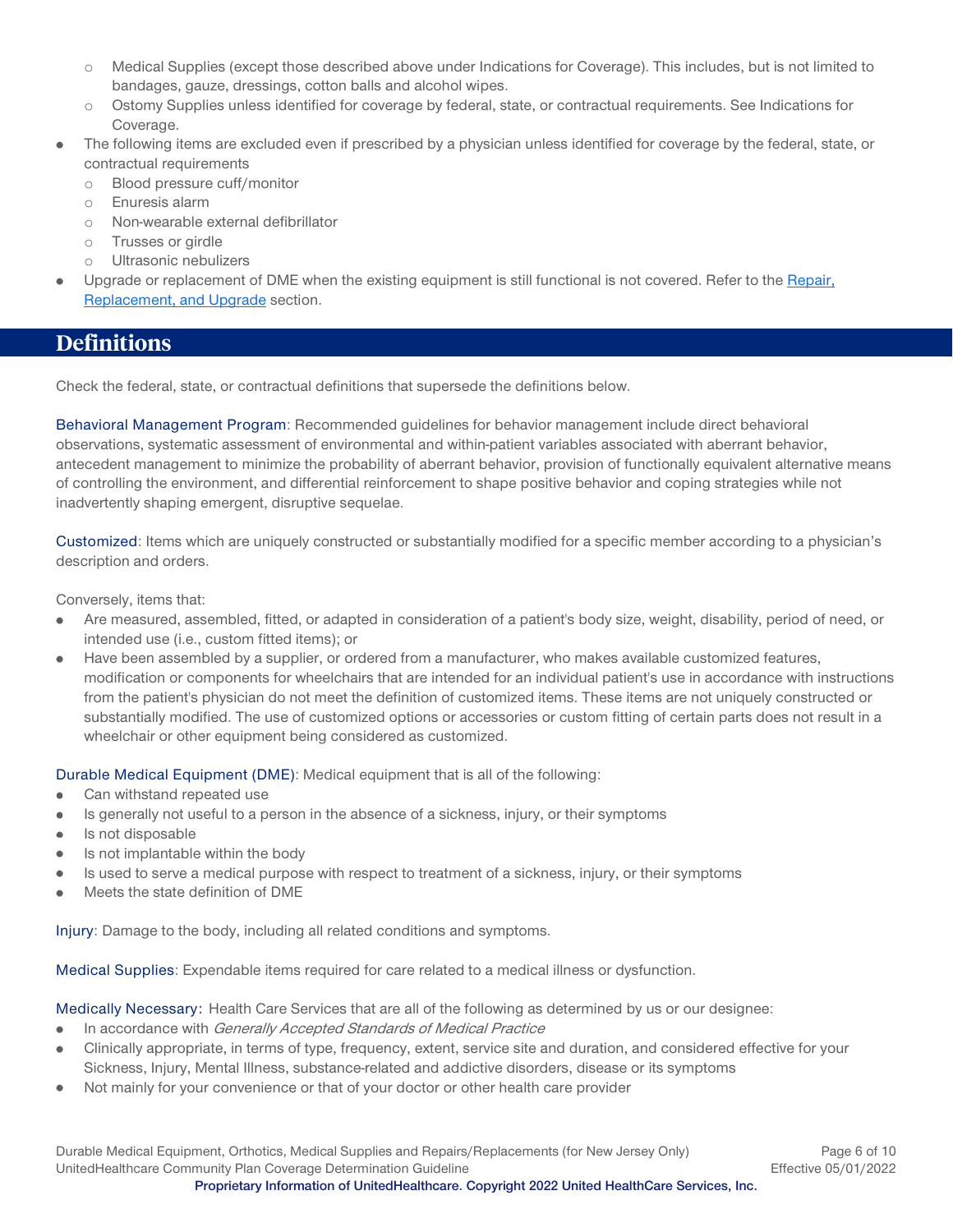Not more costly than an alternative drug, service(s), service site or supply that is at least as likely to produce equivalent  $\bullet$ therapeutic or diagnostic results as to the diagnosis or treatment of your Sickness, Injury, disease, or symptoms

Mental Illness: Those mental health or psychiatric diagnostic categories that are listed in the current edition of the International Classification of Diseases section on Mental and Behavioral Disorders or Diagnostic and Statistical Manual of the American Psychiatric Association. The fact that a condition is listed in the current edition of the International Classification of Diseases section on Mental and Behavioral Disorders or Diagnostic and Statistical Manual of the American Psychiatric Association does not mean that treatment for the condition is a Covered Health Care Service.

Mobility Device: A manual wheelchair, electric wheelchair, transfer chair, scooter, gait trainer, walker, crutch, or cane.

Multi-User, Hospital Grade Breast Pump:

An electric breast pump that is intended for multiple users and is powered by a motor that supplies suction for pumping both breasts at the same time. The Multi-user Hospital Grade Breast Pump must meet the following specifications:

- Must not exceed 12 pounds including carrying case.  $\bullet$
- Operate on a 110-volt household current and be UL listed.
- Have a visible breast milk pathway and no milk is able to contact the internal pump motor unit parts at any time when the product is used per manufacturer instructions.
- Have an adjustable suction pressure between 30 mm Hg and 250 mm Hg at the breast shield during use; a suction range  $\bullet$ just at the low or high end of the range is not acceptable.
- Have an automatic mechanism to prevent suction greater than 250 mm Hg when used according to manufacturer  $\bullet$ instructions to prevent nipple trauma.
- Have a mechanism for automatic release of suction for safety. ė
- Have variable/adjustable cycling not less than 30 cycles per minute; one fixed cycling time is not acceptable.
- Have double pumping capacity, which is simultaneous, not alternating.
- Include a pumping kit for each personal user including durable tubing to connect to the pump and flanges and have single and double pumping capacities.
- Include a carrying case made of durable, washable materials for the pump motor assembly and pump kit accessories; this  $\bullet$ is recommended if the pump needs to be portable.

Reasonable Useful Lifetime: RUL is the expected minimum lifespan for the item. It starts on the initial date of service and runs for the defined length of time. The default RUL for durable medical equipment is established pursuant to Medicare requirements at 5 years. RUL is also applied to other non-DME items such as orthoses and prostheses. RUL is not applied to supply items.

Sickness: Physical illness, disease, or Pregnancy. The term Sickness as used in this Certificate includes Mental Illness or substance-related and addictive disorders, regardless of the cause or origin of the Mental Illness or substance-related and addictive disorder.

<span id="page-6-0"></span>Speech Generating Device: Speech Generating Devices are characterized by the following:

- Are of use only by an individual who has severe speech impairment
- May be software that allows a laptop computer, desktop computer or personal digital assistant (PDA) to function as a Speech Generating Device
- May have digitized speech output, using pre-recorded messages, greater than 8 minutes recording time
- May have digitized speech output, using pre-recorded messages, less than or equal to 8 minutes recording time
- May have synthesized speech output, which permits multiple methods of message formulation and multiple methods of ė device access
- May have synthesized speech output, which requires message formulation by spelling and device access by physical contact with the device-direct selection techniques

Speech Generating Devices are not:

- Devices that are capable of running software for purposes other than for speech generation, e.g., devices that can also run a word processing package, an accounting program, or perform other non-medical function
- Laptop computers, desktop computers, or PDAs which may be programmed to perform the same function as a Speech Generating Device

Durable Medical Equipment, Orthotics, Medical Supplies and Repairs/Replacements (for New Jersey Only) Page 7 of 10 UnitedHealthcare Community Plan Coverage Determination Guideline **Effective 05/01/2022**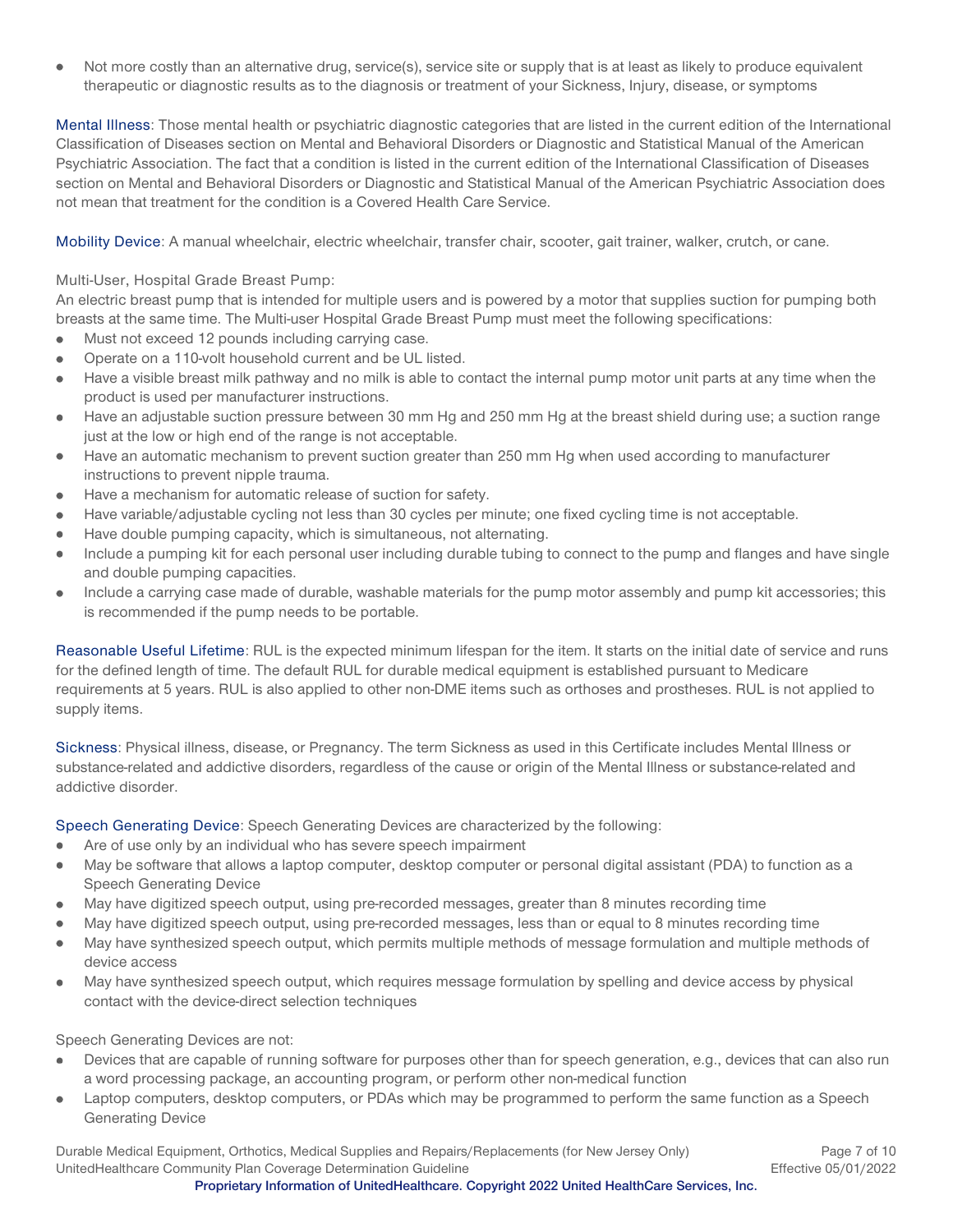Useful to someone without severe speech impairment

# <span id="page-7-0"></span>**Applicable Codes**

UnitedHealthcare has adopted the requirements and intent of the National Correct Coding Initiative. The Centers for Medicare & Medicaid Services (CMS) has contracted with Palmetto to manage Pricing, Data Analysis and Coding (PDAC) for Durable Medical Equipment, Prosthetics, Orthotics and Supplies (DMEPOS). This notice is to confirm UnitedHealthcare has established the PDAC as a source for correct coding and coding clarification.

## <span id="page-7-1"></span>**References**

Behavior management for children and adolescents with acquired brain injury. [https://www.ncbi.nlm.nih.gov/pubmed/19489090.](https://www.ncbi.nlm.nih.gov/pubmed/19489090) Accessed November 17, 2021.

Bed Enclosures: Suitable safety net, Tonya Haynes, ANP-C, MSN, and Elizabeth S. Pratt, ACNS-BC, MSN.

Centers for Disease Control and Prevention. [https://www.cdc.gov/growthcharts/clinical\\_charts.htm.](https://www.cdc.gov/growthcharts/clinical_charts.htm) Accessed September 7, 2021.

Centers for Medicare and Medicaid Services (CMS), "Correct Coding and Coverage of Ventilators" dated January 11, 2019; available at [https://www.dmepdac.com/palmetto/PDAC.nsf/DID/4OYYZRE0B0.](https://www.dmepdac.com/palmetto/PDAC.nsf/DID/4OYYZRE0B0) Accessed September 7, 2021.

Centers for Medicare and Medicaid Services (CMS). Medicare Benefit Policy Manual, Pub. 100-2, Chapter 14, §10, Coverage of Medical Devices.

Centers for Medicare and Medicaid Services (CMS). Medicare Benefit Policy Manual, Pub. 100-2, Chapter 15, §110 Durable Medical Equipment – General.

Centers for Medicare and Medicaid Services (CMS). Medicare Benefit Policy Manual, Pub. 100-2, Chapter 15, §110.4 Repairs, Maintenance, Replacement, and Delivery.

Centers for Medicare and Medicaid Services (CMS). Medicare National Coverage Determinations Manual (Pub. 100-3), Chapter 1, Part 4 (Sections 200 – 310.1), § 280.

Centers for Medicare and Medicaid Services (CMS). New Healthcare Common Procedure Coding System (HCPCS) Codes for Customized Durable Medical Equipment

Medical and Surgical Supplies Coverage Determinations Medicare Coverage Issues Manual, Pub. 6, §60-9.

New Jersey Newsletter Vol. 31, No.06. Breastfeeding equipment coverage updates and changes. [https://www.njmmis.com/documentDownload.aspx?fileType=RecentNewsLetters.](https://www.njmmis.com/documentDownload.aspx?fileType=RecentNewsLetters) Accessed May 6, 2021.

Noridian Healthcare Solutions[. https://med.noridianmedicare.com/web/jddme/article-detail/-/view/2230703/reasonable](https://med.noridianmedicare.com/web/jddme/article-detail/-/view/2230703/reasonable-useful-lifetime-and-duplicate-items-billing-reminder)[useful-lifetime-and-duplicate-items-billing-reminder.](https://med.noridianmedicare.com/web/jddme/article-detail/-/view/2230703/reasonable-useful-lifetime-and-duplicate-items-billing-reminder) Accessed September 7, 2021.

State Medicaid contracts.

The American College of Obstetrics and Gynecologists. Optimizing Support for Breastfeeding as Part of Obstetric Practice

Committee Opinion. Number 756. October 2018. [https://www.acog.org/clinical/clinical-guidance/committee](https://www.acog.org/clinical/clinical-guidance/committee-opinion/articles/2018/10/optimizing-support-for-breastfeeding-as-part-of-obstetric-practice)[opinion/articles/2018/10/optimizing-support-for-breastfeeding-as-part-of-obstetric-practice.](https://www.acog.org/clinical/clinical-guidance/committee-opinion/articles/2018/10/optimizing-support-for-breastfeeding-as-part-of-obstetric-practice) Accessed May 6, 2021.

# <span id="page-7-2"></span>**Guideline History/Revision Information**

| Date       | <b>Summary of Changes</b>                                                                                                                                                                                                          |
|------------|------------------------------------------------------------------------------------------------------------------------------------------------------------------------------------------------------------------------------------|
| 05/01/2022 | <b>Title Change</b><br>Previously titled Durable Medical Equipment, Orthotics, Ostomy Supplies, Medical Supplies and                                                                                                               |
|            | Repairs/Replacements (for New Jersey Only)<br><b>Coverage Rationale</b><br>Removed content/language pertaining to:<br>۰<br>Safety enclosure with beds; refer to the Coverage Determination Guideline titled Beds and<br>Mattresses |

Durable Medical Equipment, Orthotics, Medical Supplies and Repairs/Replacements (for New Jersey Only) Page 8 of 10 UnitedHealthcare Community Plan Coverage Determination Guideline **Effective 05/01/2022**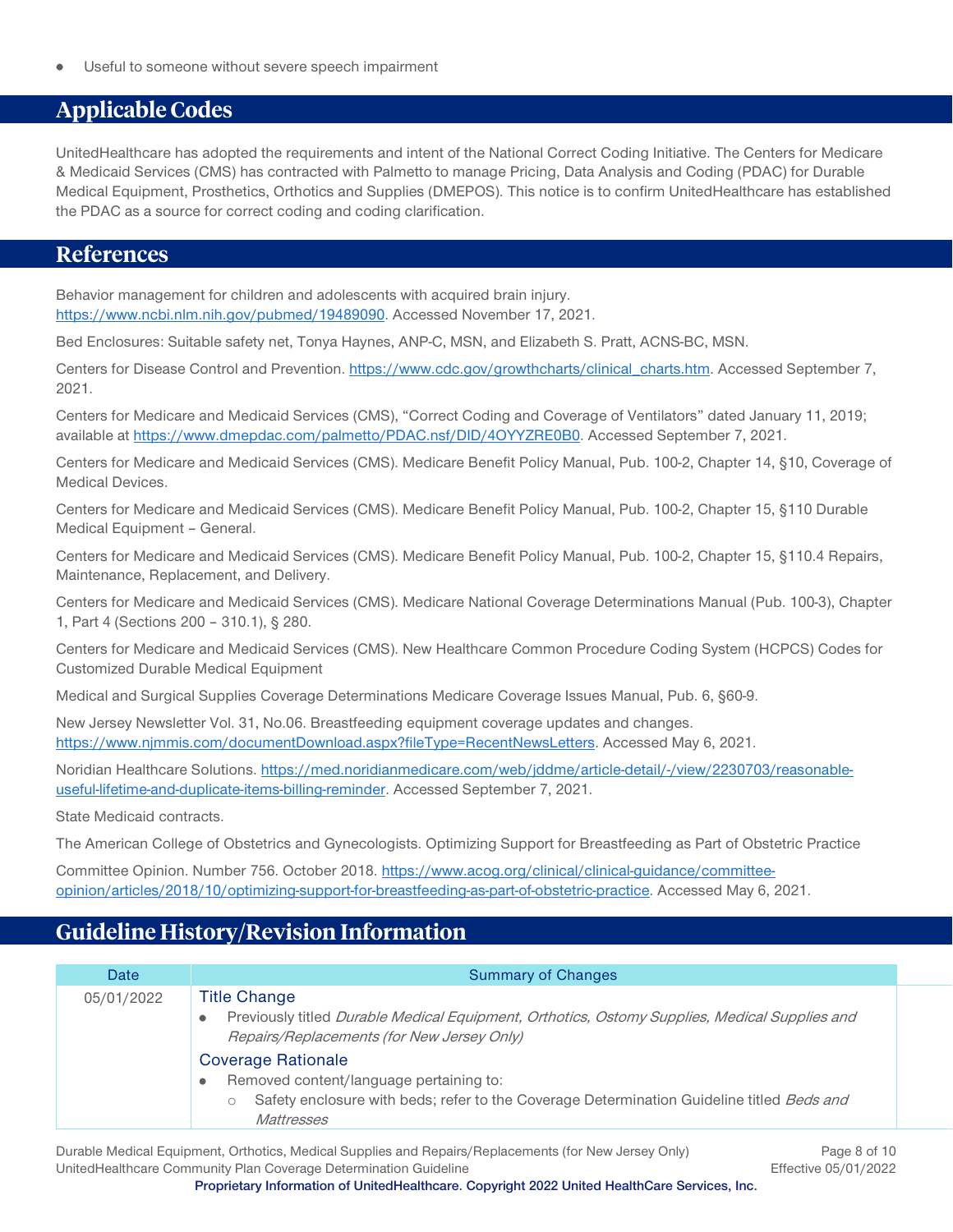| Dalt | <b>Summary or Gridinges</b>                                                                                                                                                                                                                                                                                                                                                                                                                                                                                                                                                              |
|------|------------------------------------------------------------------------------------------------------------------------------------------------------------------------------------------------------------------------------------------------------------------------------------------------------------------------------------------------------------------------------------------------------------------------------------------------------------------------------------------------------------------------------------------------------------------------------------------|
|      | Speech Generating Devices; refer to the Coverage Determination Guideline titled Speech<br>$\circlearrowright$                                                                                                                                                                                                                                                                                                                                                                                                                                                                            |
|      | <b>Generating Devices</b>                                                                                                                                                                                                                                                                                                                                                                                                                                                                                                                                                                |
|      | <b>Breast Pumps</b><br>Revised coverage guidelines to indicate:                                                                                                                                                                                                                                                                                                                                                                                                                                                                                                                          |
|      | Double electric and manual breast pumps (HCPCS codes E0603 and E0602) are provided to<br>$\circ$<br>individuals at any time during pregnancy, the adoption of an infant, and the postpartum period;<br>the member may receive one breast pump per birth event<br>Multiuser, hospital grade electrical breast pumps (E0604) are covered with an order from a<br>$\circlearrowright$<br>qualified healthcare professional and when any one of the following conditions are met:<br>Separation or hospitalization of either the infant or mother which prevents direct<br>breastfeeding, or |
|      | An infant with a congenital anomaly or medical condition (i.e., cleft palate/lip), that may<br>ш<br>prevent effective breastfeeding, or<br>A mother with a medical condition that prevents effective breastfeeding, and a healthcare<br>provider has determined a standard electric breast pump would not be beneficial<br>Breast pump supply HCPCS codes A4281, A4282, A4283, A4284, A4285, A4286 and K1005 are<br>$\circlearrowright$<br>covered                                                                                                                                       |
|      | The following are considered comfort and convenience items:<br>$\circ$<br>Hands free breast pumps (HCPCS code E0603, modifier SC)<br>Hands free bras (HCPCS code A9900)                                                                                                                                                                                                                                                                                                                                                                                                                  |
|      | <b>Implanted Devices</b>                                                                                                                                                                                                                                                                                                                                                                                                                                                                                                                                                                 |
|      | Replaced notation pertaining to the cochlear implant benefit indicating "if benefits exist for a<br>cochlear implant, the external components (i.e., speech processor, microphone, and transmitter<br>coil) are considered under the DME benefit, and the implantable components are considered under<br>the medical-surgical benefit" with "the external components (i.e., speech processor, microphone,<br>and transmitter coil) are considered under the DME benefit, and the implantable components are<br>considered under the medical-surgical benefit"<br><b>Insulin Pumps</b>    |
|      | Replaced language indicating "insulin pumps are considered DME" with "insulin pumps, disposable<br>۰<br>and durable, are covered"                                                                                                                                                                                                                                                                                                                                                                                                                                                        |
|      | Added reference link to the Medical Policy titled Continuous Glucose Monitoring and Insulin Delivery<br>۰<br>for Managing Diabetes (for New Jersey Only)                                                                                                                                                                                                                                                                                                                                                                                                                                 |
|      | Lymphedema Stockings for the Arm                                                                                                                                                                                                                                                                                                                                                                                                                                                                                                                                                         |
|      | Updated language to clarify <i>post-mastectomy</i> lymphedema stockings for the arm are considered<br><b>DME</b>                                                                                                                                                                                                                                                                                                                                                                                                                                                                         |
|      | <b>Mobility Devices</b><br>Replaced language indicating "Mobility Devices include manual wheelchairs, electric wheelchairs,<br>transfer chair, or scooters/power-operated vehicles (POV)" with "Mobility Devices include manual<br>wheelchairs, electric wheelchairs, transfer chairs, scooters/power-operated vehicles (POV), canes,<br>and walkers"                                                                                                                                                                                                                                    |
|      | <b>Oral Appliances</b><br>Removed language indicating <i>coverage may be provided</i> for oral appliances (prefabricated or<br>custom fabricated) for sleep apnea                                                                                                                                                                                                                                                                                                                                                                                                                        |
|      | Repair, Replacement, and Upgrade<br>Replaced language indicating:<br>"Replacement of DME is for the same or similar type of equipment" with "replacement of DME<br>$\circlearrowright$<br>is for the same or similar type of equipment which is beyond its reasonable useful life span and<br>has become irreparable"                                                                                                                                                                                                                                                                    |
|      | "Pediatric equipment should allow room for growth with 3 inches of depth and width available<br>$\circlearrowright$<br>for adjustments" with "pediatric DME must allow room for growth adjustments to a minimum of<br>2 inches in seat width and 3 inches of seat depth"<br>Added notation to indicate:                                                                                                                                                                                                                                                                                  |
|      |                                                                                                                                                                                                                                                                                                                                                                                                                                                                                                                                                                                          |

Date Summary of Changes

Durable Medical Equipment, Orthotics, Medical Supplies and Repairs/Replacements (for New Jersey Only) Page 9 of 10<br>1/2022 / Effective 05/01/2022 UnitedHealthcare Community Plan Coverage Determination Guideline **Proprietary Information of UnitedHealthcare. Copyright 2022 United HealthCare Services, Inc.**